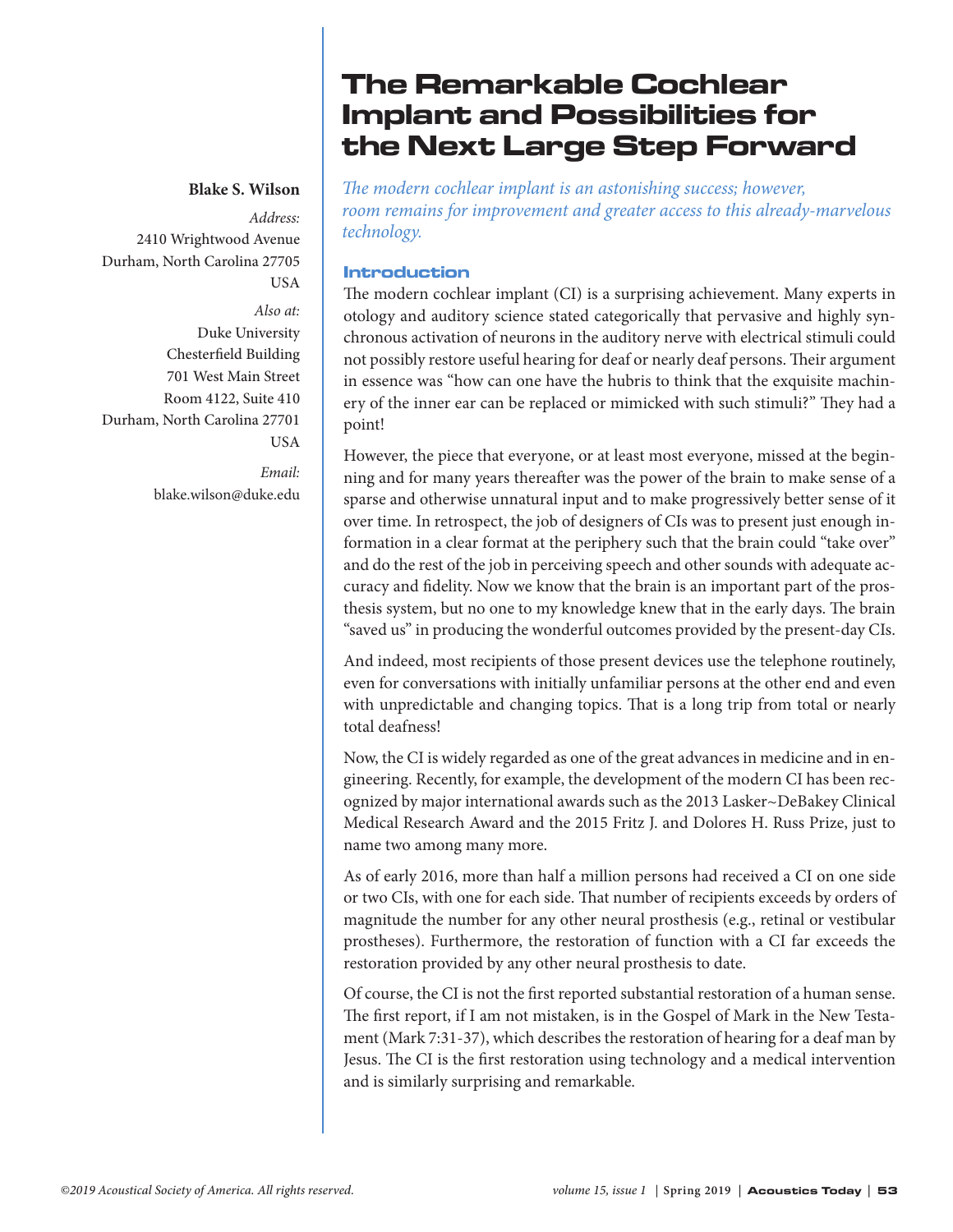#### A Snapshot of the History

The courage of the pioneers made the modern CI possible. They persevered in the face of vociferous criticism, and foremost among them was William F. House, MD, DDS, who with engineer Jack Urban and others developed devices in the late 1960s and early 1970s that could be used by patients in their daily lives outside the laboratory. Additionally, the devices provided an awareness of environmental sounds, were a helpful adjunct to lipreading, and provided limited recognition of speech with the restored hearing alone in rare cases. "Dr. Bill" also developed surgical approaches for placing the CI safely in the cochlea and multiple other surgical innovations, described in his inspiring book (House, 2011). House took most of the arrows from the critics and without his perseverance, the development of the modern CI would have been greatly delayed if not abandoned. He is universally acknowledged as the "Father of Neurotology," and his towering contributions are lovingly recalled by Laurie S. Eisenberg

(2015), who worked closely with him beginning in 1976 and for well over a decade thereafter and stayed in touch with him until his death in 2012.

In my view, five large steps forward led to the devices and treatment modalities we have today. Those steps are

 (1) proof-of-concept demonstrations that a variety of auditory sensations could be elicited with electrical stimulation of the auditory nerve in deaf persons;

 (2) the development of devices that were safe and could function reliably for many years;

 (3) the development of devices that could provide multiple sites of stimulation in the cochlea to take advantage of the tonotopic (frequency) organization of the cochlea and ascending auditory pathways in the brain;

 (4) the discovery and development of processing strategies that utilized the multiple sites far better than before; and

 (5) stimulation in addition to that provided by a unilateral CI, with an additional CI on the opposite side or with acoustic stimulation in conjunction with the unilateral CI.

This list is adapted from a list presented by Wilson (2015).





*Figure 1. Block diagram of the continuous interleaved sampling (CIS) processing strategy for cochlear implants. Circles with "x," multiplier blocks; green lines, carrier waveforms. Band envelopes can be derived in multiple ways and only one way is shown. Inset: X-ray image of the implanted cochlea showing the electrode array in the scala tympani. Each channel of processing includes a band-pass filter (BPF); an envelope detector, implemented here with a rectifier (Rect.) followed by a low-pass filter (LPF); a nonlinear mapping function, and the multiplier. The output of each channel is directed to intracochlear electrodes, EL-1 through EL-*n*, where* n *is the number of channels. The channel inputs are preceded by a high-pass preemphasis filter (Pre-emp.) to attenuate the strong components at low frequencies in speech, music, and other sounds. Block diagram modified from Wilson et al. (1991), with permission; inset from Hüttenbrink et al. (2002), with permission.*

Step 1 was taken by scientist André Djourno and physician Charle Eyriès working together in Paris in 1957 (Seitz, 2002) and step 5 was taken by Christoph von Ilberg in Frankfurt, Joachim Müller in Würzburg, and others in the late 1990s and early 2000s (von Ilberg et al., 1999; Müller et al., 2002; Wilson and Dorman, 2008). Bill House was primarily responsible for step 2, and the first implant operation performed by him was in 1961. Much more information about the history is given by Wilson and Dorman (2008, 2018a), Zeng et al. (2008), and Zeng and Canlon (2015).

### A Breakthrough Processing Strategy

Among the five steps, members of the Acoustical Society of America (ASA) may be most interested in step 4, the discovery and development of highly effective processing strategies. A block diagram of the first of those strategies and the progenitor of many of the strategies that followed, is presented in **Figure 1**. The strategy is disarmingly simple and is much simpler than most of its predecessors that included complex analyses of the input sounds to extract and then represent selected features of speech sounds that were judged to be most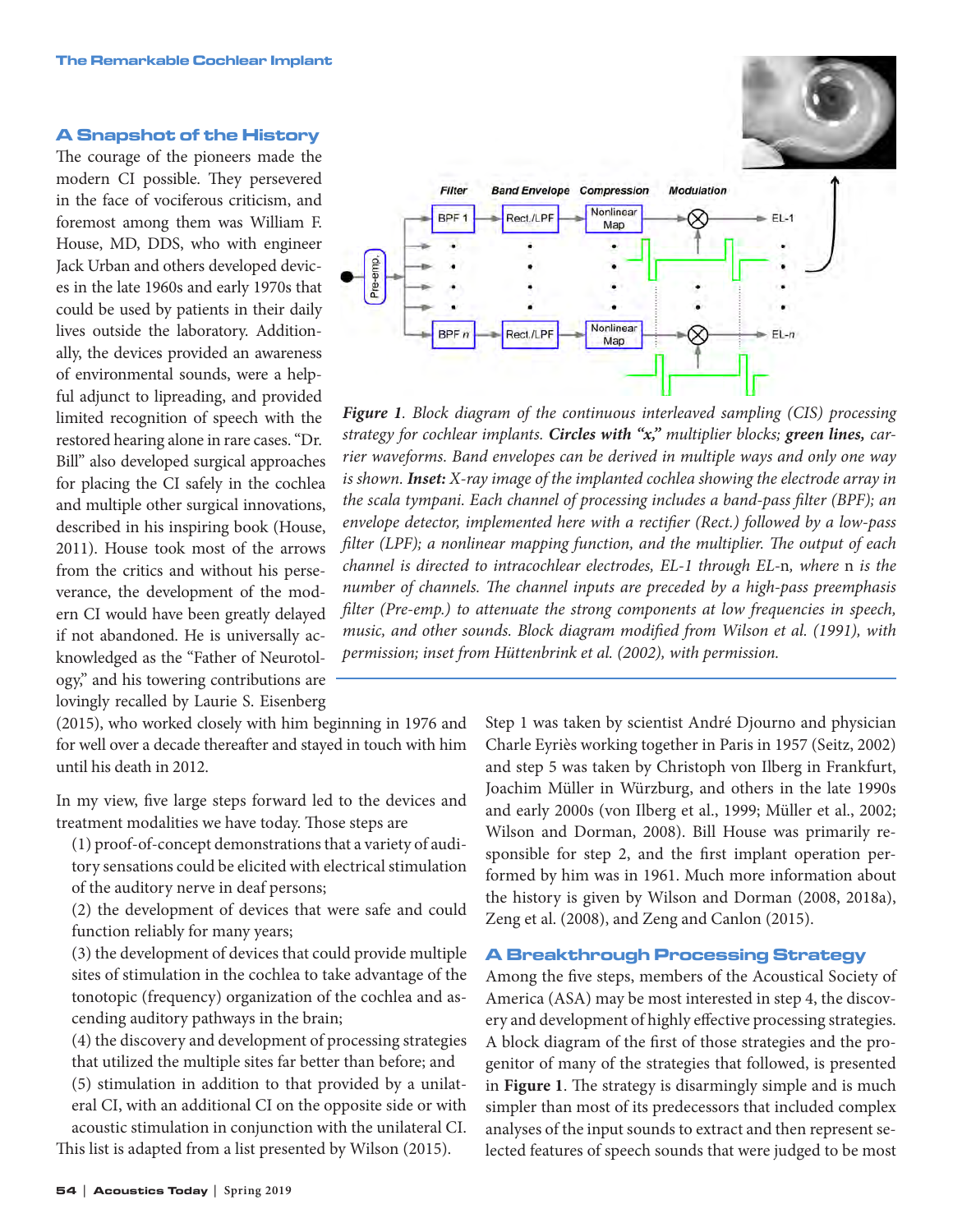important for recognition. Instead, the depicted strategy, continuous interleaved sampling (CIS; Wilson et al., 1991), makes no assumptions about how speech is produced or perceived and simply strives to represent the input in a way that will utilize most or all of the perceptual ranges of electrically evoked hearing as clearly as possible.

As shown, the strategy includes multiple channels of sound processing whose outputs are directed to the different electrodes in an array of electrodes implanted in the scala tympani (ST), one of three fluid-filled chambers along the length of the cochlea (see X-ray inset in **Figure 1**, which shows an electrode array in the ST). The channels differ only in the frequency range for the band-pass filter. The channel outputs with high center frequencies for the filters are directed to electrodes at the basal end of the cochlea, which is most sensitive to high-frequency sounds in normal hearing (the tonotopic organization mentioned in **A Snapshot of the History**), and the channel outputs with lower center frequencies are directed to electrodes toward the other (apical) end of the cochlea, which in normal hearing is most sensitive to sounds at lower frequencies.

The span of the frequencies across the band-pass filters typically is from 300 Hz or lower to 6 kHz or higher, and the distribution of frequencies is logarithmic, like the distribution of frequency sensitivities along the length of the cochlea in normal hearing. In each channel, the varying energy in the band-pass filter is sensed with an envelope detector, and then the output of the detector is "mapped" onto the narrow dynamic range of electrically evoked hearing (5-20 dB for pulses vs. 90 dB or more for normal hearing) using a logarithmic or power-law transformation. The envelope detector can be as simple as a low-pass filter followed by a rectifier (full wave or half wave) or as complex as the envelope output of a Hilbert Transform. Both are effective. The compressed envelope signal from the nonlinear mapping function modulates a carrier of balanced biphasic pulses for each of the channels to represent the energy variations in the input. Those modulated pulse trains are directed to the intracochlear electrodes as previously described. Implant users are sensitive to both place of stimulation in the cochlea or auditory nerve and the rate or frequency of stimulation at each place (Simmons et al., 1965).

Present-day implants include 12-24 intracochlear electrodes; some users can rank all of their electrodes according to pitch, and most users can rank at least a substantial subset of the electrodes when the electrodes are stimulated separately and one at a time. (Note, however, that no more than eight elec-



*Figure 2. Results from initial comparisons of the compressed analog (CA) and CIS processing strategies. Green lines, scores for subjects selected for their exceptionally high levels of performance with the CA strategy; blue lines, scores for subjects selected for their more typical levels of performance with that strategy. The tests included recognition of two-syllable words (Spondee); the Central Institute for the Deaf (CID) everyday sentences; sentences from the Speech-in-Noise test (SPIN) but here without the added noise; and the Northwestern University list six of monosyllabic words (NU-6). From Wilson and Dorman (2018a), with permission.*

trodes may be effective in a multichannel context, at least for ST implants and the current processing strategies; see Wilson and Dorman, 2008.) Also, users typically perceive increases in pitch with increases in the rate or frequency of stimulation, or the frequency of modulation for modulated pulse trains, at each electrode up to about 300 pulses/s or 300 Hz but with no increases in pitch with further increases in rate or frequency (e.g., Zeng, 2002). For that reason, the cutoff of the low-pass filter in each of the processing channels usually is set at 200-400 Hz to include most or all of the range over which different frequencies in the modulation waveforms can be perceived as different pitches. Fortuitously, the 400- Hz choice also includes the full range of the fundamental frequencies in voiced speech for men, women, and children. The pulse rate for each channel is the same across channels and is usually set at four times the cutoff frequencies (which also are uniform across channels) to minimize ambiguities in the perception of the envelope (modulation) signals that can occur at lower rates (Busby et al., 1993; Wilson et al., 1997).

A further aspect of the processing is to address the effects of the highly conductive fluid in the ST (the perilymph) and the relatively distant placements of the intracochlear electrodes from their neural targets (generally thought to be the spiral ganglion cells in the cochlea). The high conductivity and the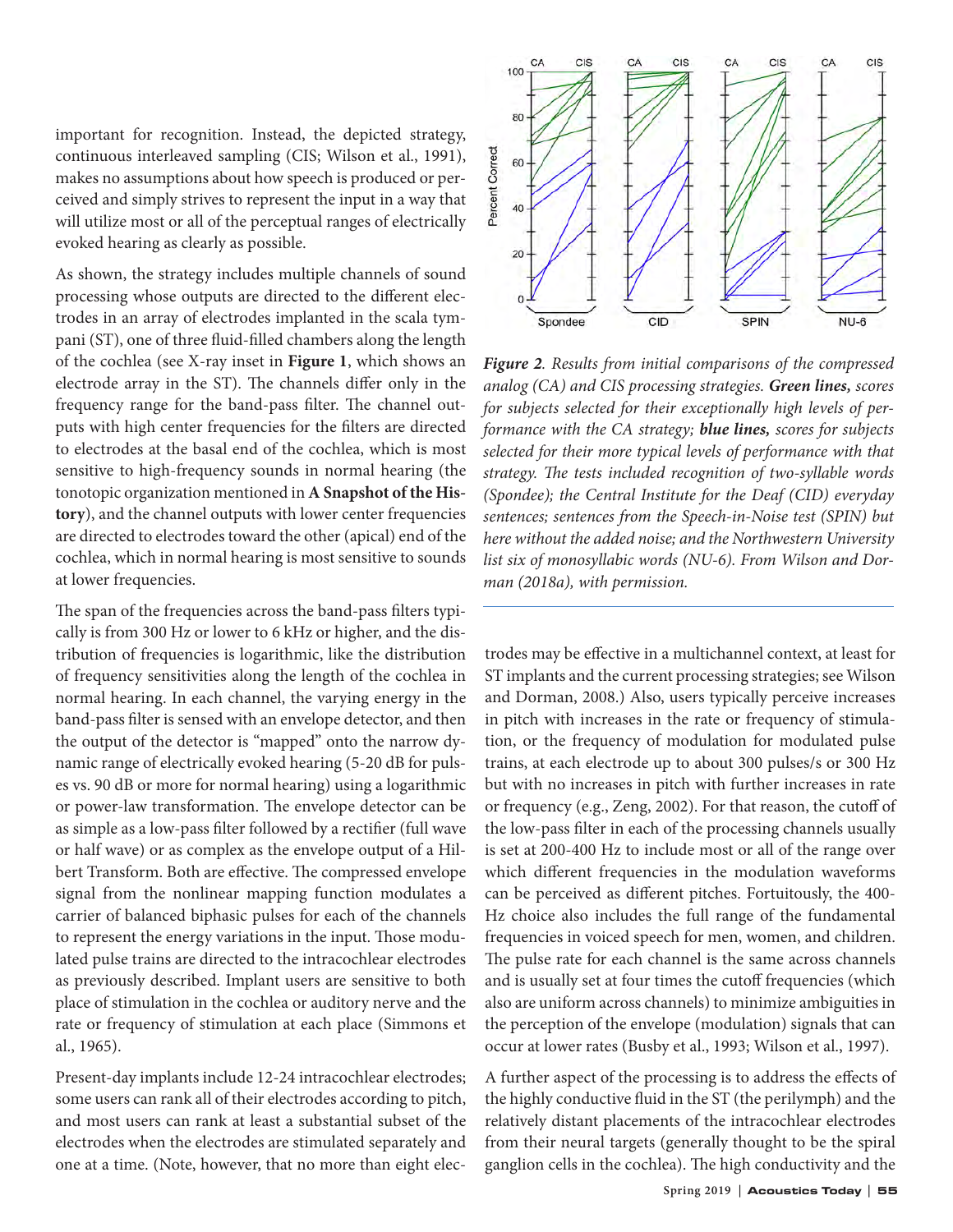distance combine to produce broad spreads of the excitation fields from each electrode along the length of the cochlea (length constant of about 10 mm or greater compared with the ~35-mm length of the human cochlea). Also, the fields from each electrode overlap strongly with the fields from other electrodes. The aspect of processing is to present the pulses across channels and their associated electrodes in a sequence rather than simultaneously. The nonsimultaneous or "interleaved" stimulation eliminates direct summation of electric fields from the different electrodes that otherwise would sharply degrade the perceptual independence of the channels and electrodes. CIS gets its name from the continuous (and fixed rate) sampling of the mapped envelope signals by interleaved pulses across the channels.

The overall approach is to utilize the perceptual space fully and to present the information in ways that will preserve the independence of the channels and minimize perceptual distortions as much as possible. Of course, in retrospect, this approach also allowed the brain to work its magic. Once we designers "got out of the way" in presenting a relatively clear and unfettered signal rather than doing anything more or more complicated, the brain could take over and do the rest.

Some of the first results from comparisons of CIS with the best strategy in clinical use at the time are presented in **Figure 2**. Results from four tests are shown and range in difficulty from easy to extremely difficult for speech presented in otherwise quiet conditions. Each subject had had at least one year of daily experience with their clinical device and processing strategy, the Ineraid™ CI and the "compressed analog" (CA) strategy, respectively, but no more than several hours of experience with CIS before the tests. (The CA strategy presented compressed analog signals simultaneously to each of four intracochlear electrodes and is described further in Wilson, 2015.) The *green lines* in **Figure 2** show the results for a first set of subjects selected for high performance with the CA strategy (data from Wilson et al., 1991), which was fully representative of the best performances that had been obtained with CIs as of the time of testing. The *blue lines* in **Figure 2** show the results for a second set of subjects who were selected for their more typical levels of performance (data from Wilson et al., 1992). The scores for all tests and subjects demonstrated an immediate and highly significant improvement with CIS compared with the alternative strategy.

Not surprisingly, the subjects were thrilled along with us by this outcome. One of the subjects said, for example, "Now you've got it!" and another slapped the table in front of him and said, "Hot damn, I want to take this one home with me!" All three major manufacturers of CIs (which had more than 99% of the market share) implemented CIS in new versions of their products in record times for medical devices after the results from the first set of subjects were published (Wilson et al., 1991), and CIS became available for widespread clinical use within just a few years thereafter. Thus, the subjects got their wish and the CI users who followed them benefitted as well.

Many other strategies were developed after CIS, but most were based on it (Fayad et al., 2008; Zeng and Canlon, 2015; Zeng, 2017). CIS is still used today and remains as the principal "gold standard" against which newer and potentially beneficial strategies are compared. Much more information about CIS and the strategies that followed it is presented in recent reviews (Wilson and Dorman, 2008, 2012; Zeng et al., 2008). Additionally, most of the prior strategies are described in Tyler et al. (1989) and Wilson (2004, 2015).

# Performance of Unilateral Cochlear Implants

The performance for speech reception in otherwise quiet conditions is seen in **Figure 3**, which shows results from two large studies conducted approximately 15 years apart. In **Figure 3**, the *blue circles and lines* show the results from a study conducted by Helms et al. (1997) in the mid-1990s and the *green circles and lines* show the results from tests with patients who were implanted from 2011 to mid-2014 (data courtesy of René Gifford at the Vanderbilt University Medical Center [VUMC]). For both studies, the subjects were postlingually (after the acquisition of language in childhood with normal or nearly normal hearing) deafened adults, and the tests included recognition of sentences and monosyllabic words. The words were comparable in difficulty between the studies, but the low-context Arizona Biomedical (AzBio) sentences used in the VUMC study were more difficult than the high-context Hochmair-Schultz-Moser (HSM) sentences used in the Helms et al. (1997) study. Measures were made at the indicated times after the initial fitting of the device, and the means and standard error of the means (SEMs) of the scores are shown in **Figure 3**. Details about the subjects and tests are presented in Wilson et al. (2016).

The results demonstrate (1) high levels of speech reception for high-context sentences; (2) lower levels for low-context sentences; (3) improvements in the scores for all tests with increasing time out to 3-12 months depending on the test; (4) a complete overlapping of scores at every common test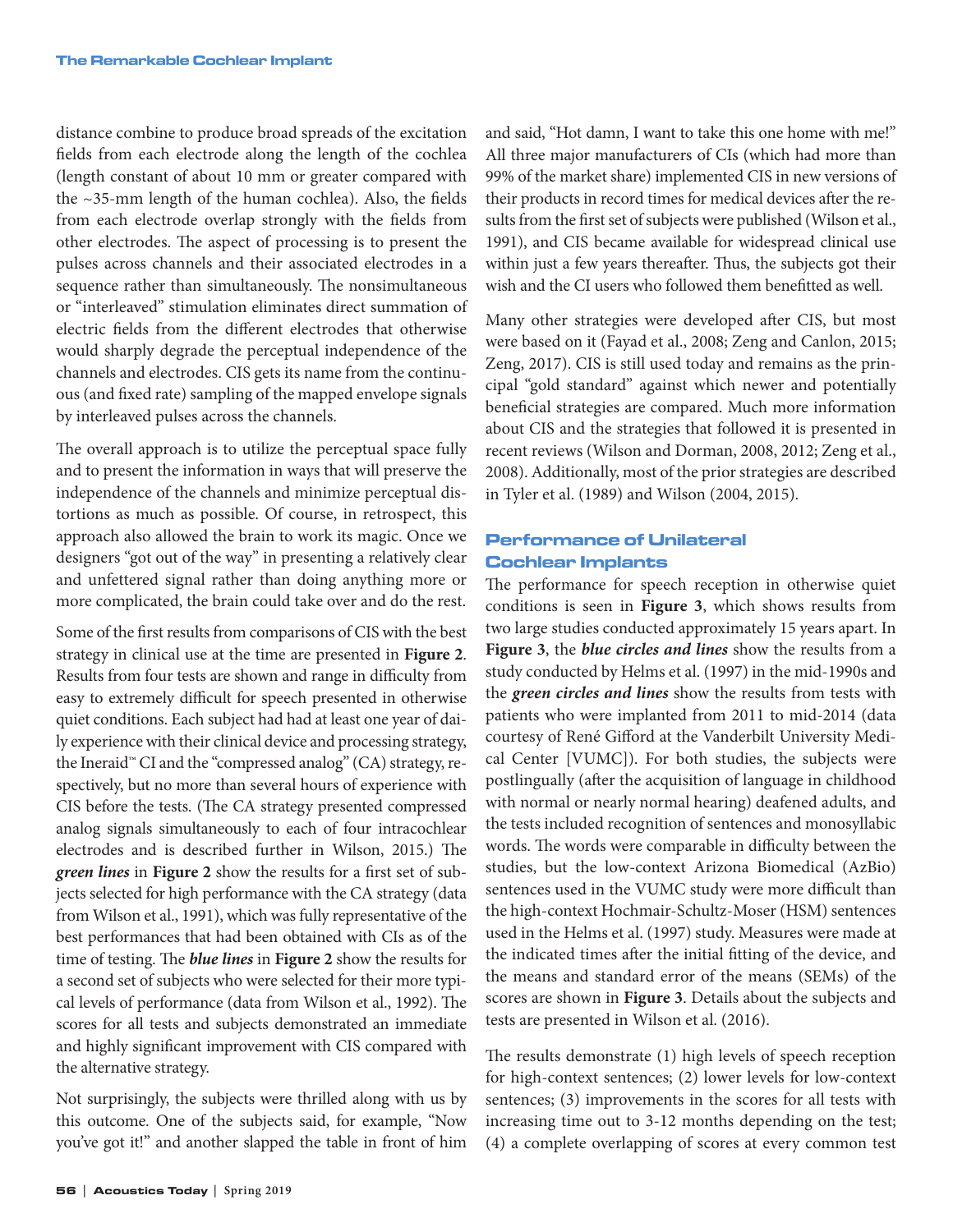

*Figure 3. Means and SEMs for recognition of monosyllabic words (solid circles) and sentences (open circles) by implant subjects. The sentences included the AzBio sentences (green circles and lines) and the Hochmair-Schultz-Moser (HSM) sentences in German or their equivalents in other languages (blue circles and lines). See text for additional details about the tests and sources of data. From Wilson and Dorman (2018b), with permission.*

interval for the two monosyllabic word tests; and (5) lower scores for the word tests than for the sentence tests.

The improvements over time indicate a principal role of the brain in determining outcomes with CIs. In particular, the time course of the improvements is consistent with changes in brain function in adapting to a novel input (Moore and Shannon, 2009) but not consistent with changes at the periphery such as reductions in electrode impedances that occur during the first days, not months, of implant use. The brain makes sense of the input initially and makes progressively better sense of it over time, out to 3-12 months and perhaps even beyond 12 months. (Note that the acute comparisons in **Figure 2** did not capture the improvements over time that might have resulted with substitution of the new processing strategy on a long-term basis; also see Tyler et al., 1986.)

The results from the monosyllabic word tests also indicate that the performance of unilateral CIs has not changed much, if at all, since the early 1990s, when the new processing strategies became available for clinical use (also see Wilson, 2015, for additional data in this regard). These tests are particularly good fiducial markers because the scores for the individual subjects do not encounter ceiling or floor effects for any of the modern CIs and processing strategies tested to date.



*Figure 4. Recognition by subjects with normal hearing (NH; black circles) and CI (blue circles) subjects of AzBio sentences presented in an otherwise quiet condition (left) or in competition with environmental noise at the speech-to-noise ratios (SNRs) of +10 dB (center) and +5 dB (right).Horizontal lines, means of the scores for each test and set of subjects. From Wilson and Dorman (2018b), with permission; data courtesy of Dr. René Gifford.*

An additional aspect of performance with the present-day unilateral CIs is seen in **Figure 4**, which shows the effects of noise interference on performance. These data also are from VUMC and again kindly provided by Dr. Gifford. The subjects include 82 adults with normal hearing (NH) and 60 adult users of unilateral CIs from the same corpus mentioned previously or implanted later at the VUMC. The Az-Bio sentences were used and were presented in an otherwise quiet condition (**Figure 4**, *left*) or in competition with environmental noise at the speech-to-noise ratios (SNRs) of +10 (**Figure 4,** *center*) and +5 dB (**Figure 4**, *right*). Scores for the individual subjects are shown along with the mean scores indicated by the horizontal lines.

The scores for the NH subjects are at or near 100% correct for the quiet and +10 dB conditions and above 80% correct for the +5 dB condition. In contrast, scores for the CI subjects are much lower for all conditions and do not overlap the NH scores for the +10 and +5 dB conditions. Thus, the present-day unilateral CIs do not provide NH, especially in adverse acoustic conditions such as the ones shown and such as in typically noisy restaurants or workplaces. However, the CIs do provide highly useful hearing in relatively quiet (and reverberation-free) conditions, as shown by the data in **Figure 4**, *left*, and by the sentence scores in **Figure 3**.

#### Adjunctive Stimulation

Although the performance of unilateral CIs has been relatively constant for the past 2+ decades, another way has been found to increase performance and that is to present stimuli in addition to the stimuli presented by a unilateral CI. As noted in **A Snapshot of the History**, this additional (or adjunctive) stimulation can be provided with a second CI on the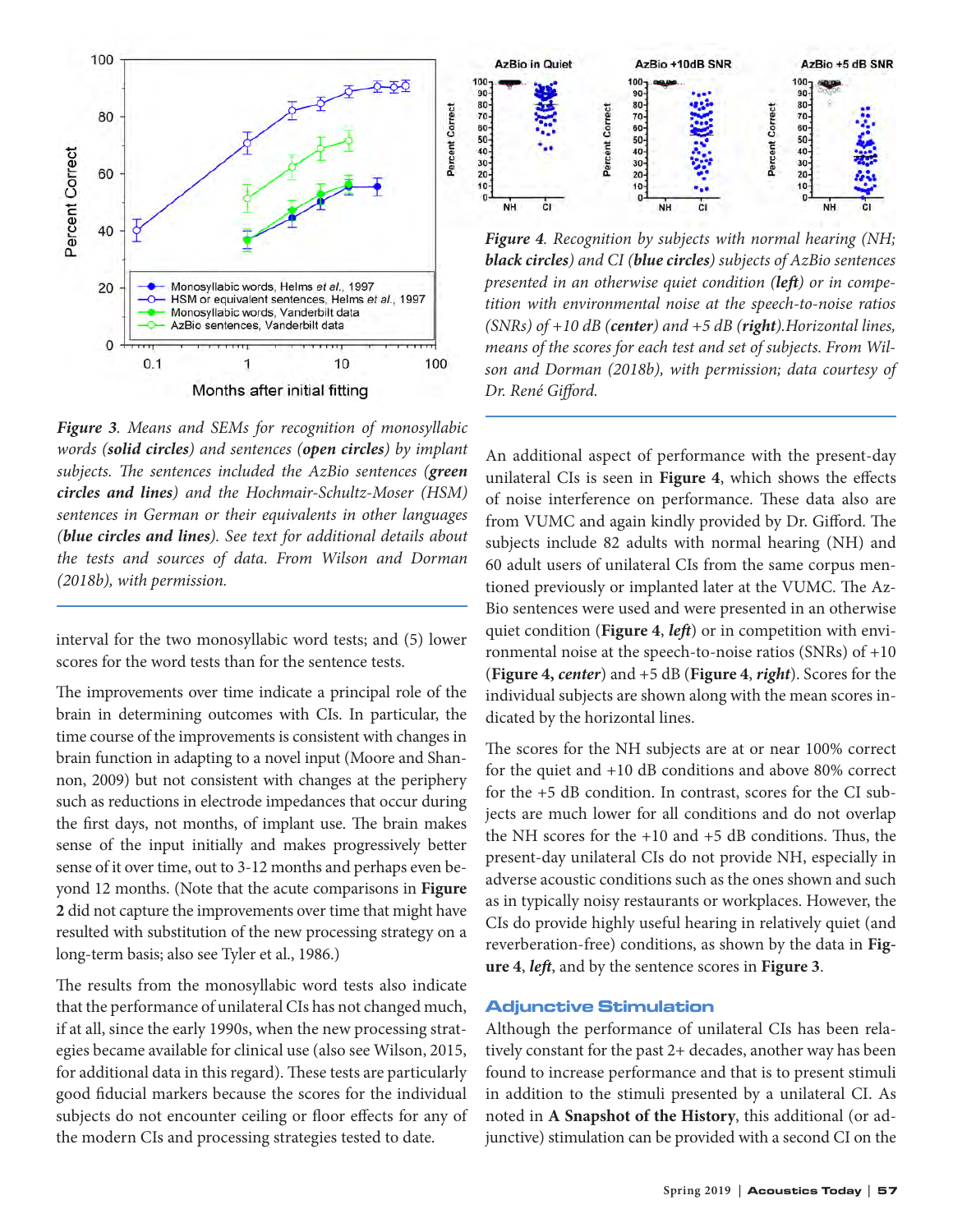#### The Remarkable Cochlear Implant



*Figure 5. Means and SEMs of scores for the recognition of monosyllabic words (Words), AzBio sentences presented in an otherwise quiet condition (Sent, quiet), and the sentences presented in competition with speech-babble noise at the SNRs of +10 dB (Sent, +10 dB) and +5 dB (Sent, +5 dB). Measures were made with acoustical stimulation of the ear with residual hearing for each of the 15 subjects; electrical stimulation with the CI on the opposite side; and combined electric and acoustic stimulation. Data from Dorman et al. (2008).* 

opposite side or with acoustic stimulation, the latter for persons with useful residual hearing on either side or both sides.

The effects of the additional stimulation can be large, as seen in **Figure 5**, which shows the effects of combined electric and acoustic stimulation (combined EAS; also called "hybrid" or "bimodal" stimulation). The data are from Dorman et al. (2008). They tested 15 subjects who had a full insertion of a CI on one side; residual hearing at low frequencies on the opposite side; and 5 months to 7 years of experience with the CI and 5 or more years of experience with a hearing aid. The tests included recognition of monosyllabic words and the AzBio sentences with acoustic stimulation of the one ear only with the hearing aid, electric stimulation of the opposite ear only with the CI, and combined EAS. As in **Figure 4**, the sentences were presented in an otherwise quiet condition and in competition with noise (4-talker babble noise) at the SNRs of  $+10$  and  $+5$  dB.

Means and SEMs of the scores are presented in **Figure 5** and demonstrate the large benefits of the combination for all tests. Compared with electric stimulation only, the combination produces a jump up in the recognition of monosyllabic words from 54 to 73% correct and a 2-fold increase in the recognition of the sentences in noise at the SNR of +5 dB. Thus, the barrier of  $~55\%$  correct for recognition of monosyllabic words by experienced users of unilateral CIs (**Figure 3**) can be broken, and recognition of speech in noise can be increased with combined EAS. Excellent results also have been obtained with bilateral electrical stimulation, as shown for example in Müller et al. (2002).

In broad terms, both combined EAS and bilateral CIs can improve speech reception substantially. Also, combined EAS can improve music reception and bilateral CIs can enable sound localization abilities. Furthermore, the brain can integrate the seemingly disparate inputs from electric and acoustic stimulation, or the inputs from the two sides from bilateral electrical stimulation, into unitary percepts that for speech are more intelligible, often far more intelligible, than either input alone. Step 5 was a major step forward.

## Step 6?

In my view, the greatest opportunities for the next large step forward are

- (1) increasing access worldwide to the marvelous technology that already has been developed and proven to be safe and highly beneficial;
- (2) improving the performance of unilateral CIs, which is the only option for many patients and prospective patients and is the foundation of the adjunctive stimulation treatments; and
- (3) broadening the eligibility and indications for CIs and the adjunctive treatments, perhaps to include the many millions of people worldwide who suffer from disabling hearing loss in their sixth decade and beyond (a condition called "presbycusis").

Any of these advances would be a worthy step 6.

## **Increasing Access**

As mentioned in the **Introduction,** slightly more than half a million people worldwide have received a CI or bilateral CIs to date. In contrast, approximately 57 million people worldwide have a severe or worse hearing loss in the better hearing ear (Wilson et al., 2017). Most of these people could benefit from a CI. Additionally, manyfold more, with somewhat better hearing on the worse side or with substantially better hearing on the opposite side, could benefit greatly from combined EAS. A conservative estimate of the number of persons who could benefit from a CI or the adjunctive stimulation treatments is around 60 million and the actual number is probably very much higher. Taking the conser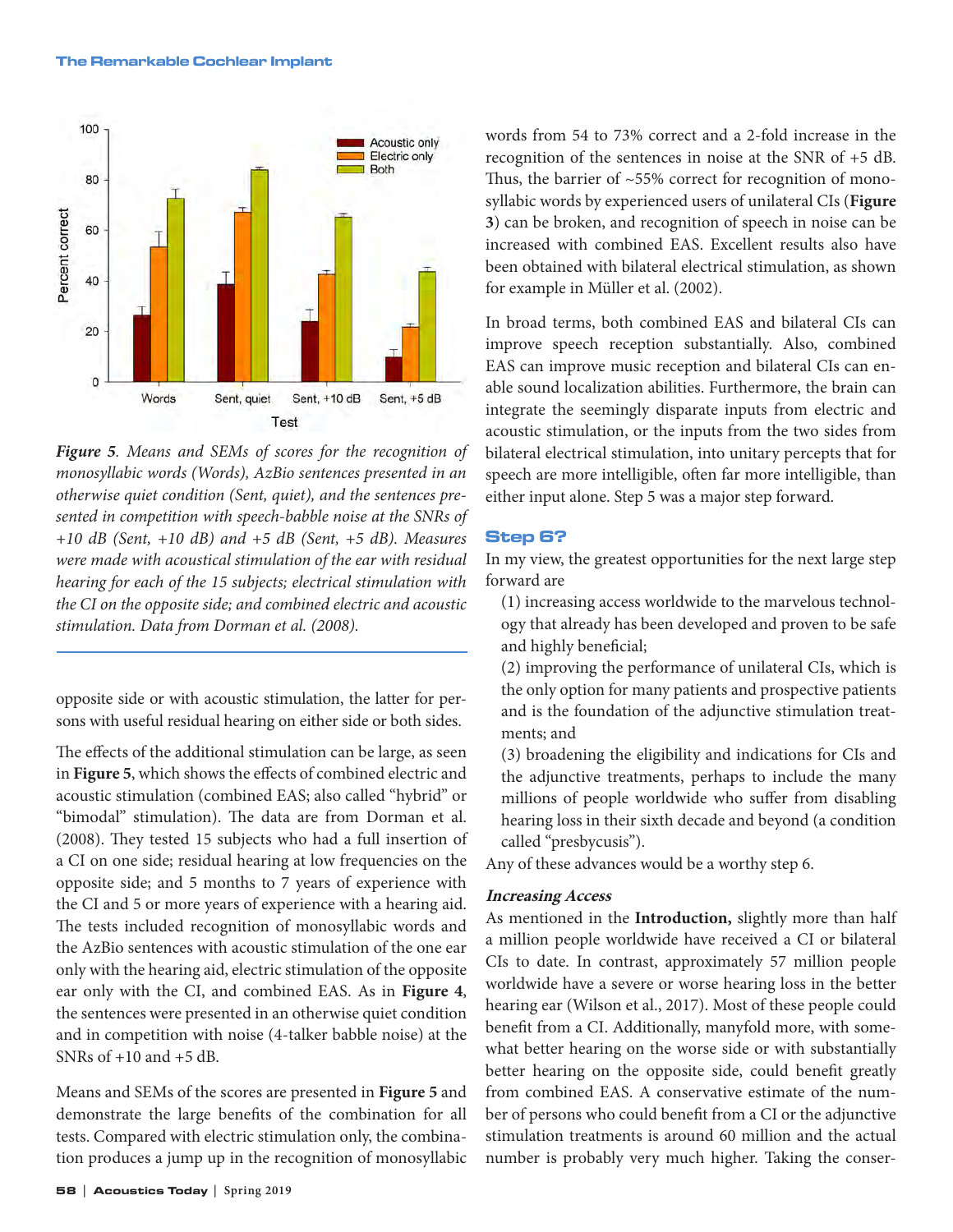vative estimate, approximately 1% of the people who could benefit from a CI has received one.

I think a population health perspective would be helpful in increasing the access; progress already has been made along these lines (Zeng, 2017). Access is limited by the cost of the device but also by the availability of trained medical personnel; the infrastructure for healthcare in a region or country; awareness of the benefits of the CI at the policy levels such as the Ministries of Finance and Ministries of Health; the cost of surgery and follow-up care; additional costs associated with the care for patients in remote regions far from tertiary-care hospitals; battery expenses; the cost for manufacturers in meeting regulatory requirements; the cost for manufacturers in supporting clinics; the cost of marketing where needed; and the cost of at least minimal profits to sustain manufacturing enterprises. Access might be increased by viewing it as a multifaceted problem that includes all of these factors and not just the cost of the device, although that is certainly important (Emmett et al., 2015).

Efforts are underway by Ingeborg J. Hochmair and me and by Fan-Gang Zeng and others to increase access. We know that even under the present conditions, CIs are cost effective or highly cost effective in high- and middle-income countries and are cost effective or approaching cost effectiveness in some of the lower income countries with improving economies (Emmett et al., 2015, 2016; Saunders et al., 2015). However, much more could be done to increase access—especially in the middle- and low-income countries—so that "All may hear," as Bill House put it years ago, and as was the motto for the House Ear Institute in Los Angeles (founded by Bill's half brother Howard) before its demise in 2013 (Shannon, 2015).

## **Improving Unilateral Cochlear Implants**

As seen in **Figure 3** and as noted by Lim et al. (2017) and Zeng (2017), the performance of unilateral CIs has been relatively static since the mid-1990s despite many well-conceived efforts to improve them and despite (1) multiple relaxations in the candidacy criteria for cochlear implantation; (2) increases in the number of stimulus sites in the cochlea; and (3) the advent of multiple new devices and processing strategies. Presumably, today's recipients have healthier cochleas and certainly a higher number of good processing options than the recipients of the mid-1990s. In the mid-1990s, the candidacy criteria were akin to "can you hear a jet engine 3 meters away from you?" and, if not, you could be a candidate. Today, persons with substantial residual hearing, and even persons with a severe or

worse loss in hearing one side but normal or nearly normal hearing on the other side, can be candidates for receiving a CI.

These efforts and differences did not move the needle in the clockwise direction. New approaches are obviously needed, and some of the possibilities are presented by Wilson (2015, 2018), Zeng (2017), and Wilson and Dorman (2018b); one of those possibilities is to pay more attention to the "hearing brain" in designs and applications of CIs.

Better performance with unilateral CIs is important because not all patients or prospective patients have access to, or could benefit from, the adjunctive stimulation treatments. In particular, not all patients have enough residual hearing in either ear to benefit from combined EAS (Dorman et al., 2015), even with the relaxations in the candidacy criteria, and not all patients have access to bilateral CIs due to restrictions in insurance coverage or national health policies. Furthermore, the performance of the unilateral CI is the foundation of the adjunctive treatments and an increase in performance for unilateral CIs would be expected to boost the performance of the adjunctive treatments as well.

## **Broadening Eligibility and Indications**

Even a slight further relaxation in the candidacy criteria, based on data, would increase substantially the number of persons who could benefit from a CI. Evidence for a broadening of eligibility is available today (Gifford et al., 2010; Wilson, 2012).

An immensely large population of persons who would be included as candidates with the slight relaxation are the sufferers of presbycusis, which is a socially isolating and otherwise debilitating condition. There are more than 10 million people in the United States alone who have this affliction, and the numbers in the United States and worldwide are growing exponentially with the ongoing increases in and aging of the world's populations. A hearing aid often is not effective for presbycusis sufferers because most of them have good or even normal hearing at low frequencies (below about 1.5 kHz) but poor or extremely poor hearing at the higher frequencies (Dubno et al., 2013). The amplification provided by a hearing aid is generally not needed at the low frequencies and is generally not effective (or only marginally effective) at the high frequencies because little remains that can be stimulated acoustically there. A better treatment is needed. Possibly, a shallowly and gently inserted CI could provide a "light tonotopic touch" at the basal (high-frequency) end of the cochlea to complement the low-frequency hearing that already exists for this stunningly large population of potential beneficiaries.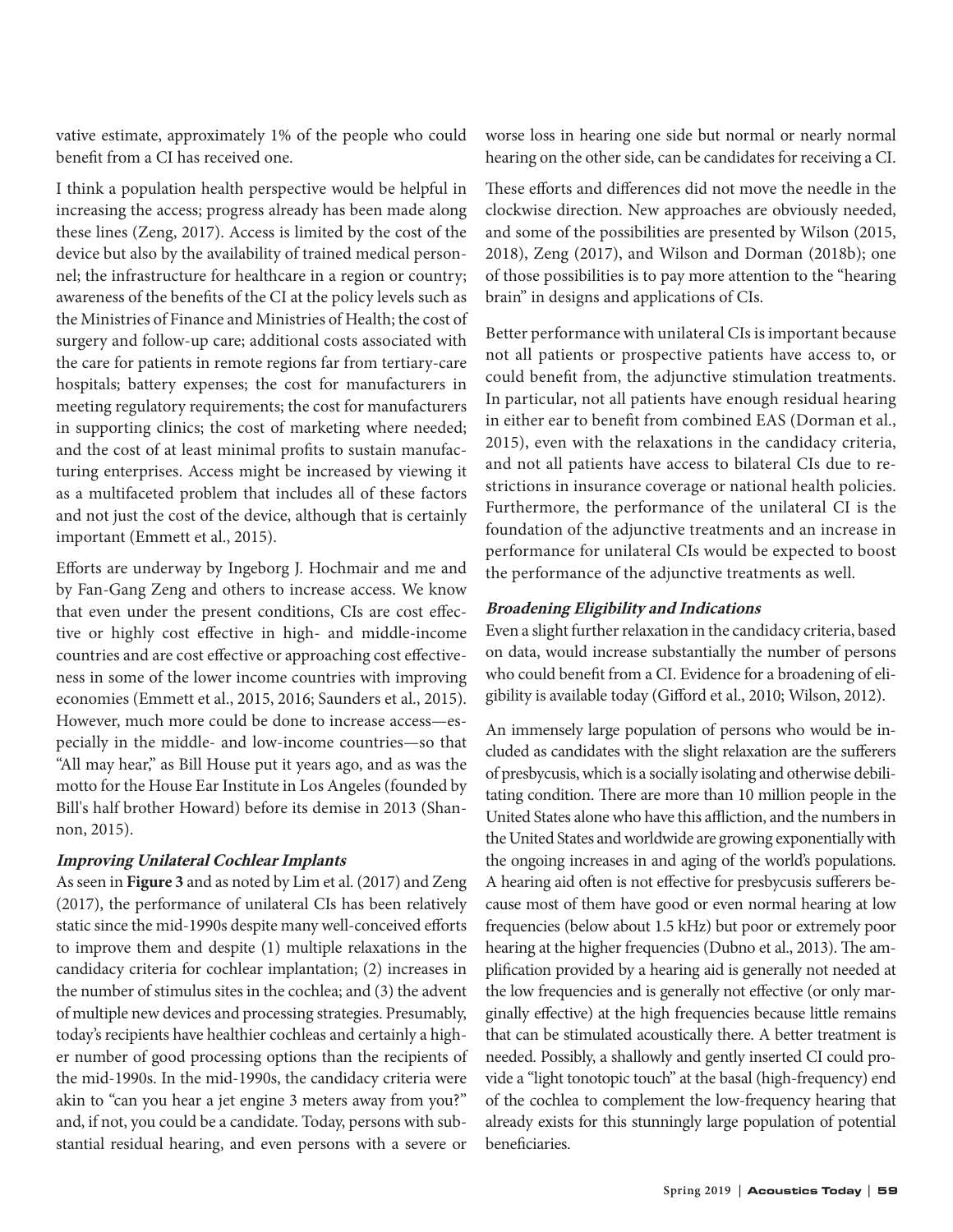#### Coda

Although the present-day CIs are wonderful, considerable room remains for improvement and for greater access to the technology that has already been developed.

The modern CI is a shared triumph of engineering, medicine, and neuroscience, among other disciplines. Indeed, many members of our spectacular ASA have contributed mightily in making a seemingly impossible feat possible (see **Box**) and, in retrospect, the brave first steps and cooperation among the disciplines were essential in producing the devices we have today.

# **Contributions by Members of the Acoustical Society of America**

Members of the ASA contributed mightily to the development of the modern CI. Two examples among many are that the citations for 14 Fellows of the ASA have been for contributions to the development and that 556 research articles and 95 letters that include the keywords "cochlear implant" have been published in *The Journal of the Acoustical Society of America* as of September 2018. Additionally, Fellows of the ASA have served as the Chair or Cochair or both for 14 of the 19 biennial "Conferences on Implantable Auditory Prostheses" conducted to date or scheduled for 2019. These conferences are the preeminent research conferences in the field; in all, 18 Fellows have participated or will participate as the Chair or Cochair. Interestingly, the citations for nine of these Fellows were not for the development and that speaks to the multidisciplinary nature of the effort.

In thinking back on the history of the CI, I am reminded of the development of aircraft. At the outset, many experts stated categorically that flight with a heavier-than-air machine was impossible. The pioneers proved that the naysayers were wrong. Later, much later, the DC-3 came along. It is a classic engineering design that remained in widespread use for decades and is still in use today. It transformed air travel and transportation, like the modern CI transformed otology and the lives of the great majority of its users. The DC-3 was surpassed, of course, with substantial investments of resources, high expertise, and unwavering confidence and diligence. I expect the same will happen for the CI.

#### References

- Busby, P. A., Tong, Y. C., and Clark, G. M. (1993). The perception of temporal modulations by cochlear implant patients. *The Journal of the Acoustical Society of America* 94(1), 124-131.
- Dorman, M. F., Cook, S., Spahr, A., Zhang, T., Loiselle, L., Schramm, D., Whittingham, J., and Gifford, R. (2015). Factors constraining the benefit to speech understanding of combining information from low-frequency hearing and a cochlear implant. *Hearing Research* 322, 107-111.
- Dorman, M. F., Gifford, R. H., Spahr, A. J., and McKarns, S. A. (2008). The benefits of combining acoustic and electric stimulation for the recognition of speech, voice and melodies. *Audiology & Neurotology* 13(2), 105- 112.
- Dubno, J. R., Eckert, M. A., Lee, F. S., Matthews, L. J., and Schmiedt, R. A. (2013). Classifying human audiometric phenotypes of age-related hearing loss from animal models. *Journal of the Association for Research in Otolaryngology* 14(5), 687-701.
- Eisenberg, L. S. (2015). The contributions of William F. House to the field of implantable auditory devices. *Hearing Research* 322, 52-66.
- Emmett, S. D., Tucci, D. L., Bento, R. F., Garcia, J. M., Juman, S., Chiossone-Kerdel, J. A., Liu, T. J., De Muñoz, P. C., Ullauri, A., Letort, J. J., and Mansilla, T. (2016). Moving beyond GDP: Cost effectiveness of cochlear implantation and deaf education in Latin America. *Otology & Neurotology* 37(8), 1040-1048.
- Emmett, S. D., Tucci, D. L., Smith, M., Macharia, I. M., Ndegwa, S. N., Nakku, D., Kaitesi, M. B., Ibekwe, T. S., Mulwafu, W., Gong, W., and Francis, H. W. (2015). GDP matters: Cost effectiveness of cochlear implantation and deaf education in sub-Saharan Africa. *Otology & Neurotology* 36(8), 1357-1365.
- Fayad, J. N., Otto, S. R., Shannon, R. V., and Brackman, D. E. (2008). Cochlear and brainstem auditory prostheses "Neural interface for hearing restoration: Cochlear and brain stem implants." *Proceedings of the IEEE* 96, 1085-1095.
- Gifford, R. H., Dorman, M. F., Shallop, J. K., and Sydlowski, S. A. (2010). Evidence for the expansion of adult cochlear implant candidacy. *Ear & Hearing* 31(2), 186-194.
- Helms, J., Müller, J., Schön, F., Moser, L., Arnold, W., Janssen, T., Ramsden, R., von Ilberg, C., Kiefer, J., Pfennigdorf, T., and Gstöttner, W. (1997). Evaluation of performance with the COMBI 40 cochlear implant in adults: A multicentric clinical study. *ORL Journal of Oto-Rhino-Laryngology and Its Related Specialties* 59(1), 23-35.
- House, W. F. (2011). *The Struggles of a Medical Innovator: Cochlear Implants and Other Ear Surgeries: A Memoir by William F. House, D.D.S., M.D.* CreateSpace Independent Publishing, Charleston, SC.
- Hüttenbrink, K. B., Zahnert, T., Jolly, C., and Hofmann, G. (2002). Movements of cochlear implant electrodes inside the cochlea during insertion: An x-ray microscopy study. *Otology & Neurotology* 23(2), 187-191.
- Lim, H. H., Adams, M. E., Nelson, P. B., and Oxenham, A. J. (2017). Restoring hearing with neural prostheses: Current status and future directions. In K. W. Horch and D. R. Kipke (Eds.), *Neuroprosthetics: Theory and Practice, Second Edition*. World Scientific Publishing, Singapore, pp. 668-709.
- Moore, D. R., and Shannon, R. V. (2009). Beyond cochlear implants: Awakening the deafened brain. *Nature Neuroscience* 12(6), 686-691.
- Müller, J., Schön, F., and Helms J. (2002). Speech understanding in quiet and noise in bilateral users of the MED-EL COMBI 40/40+ cochlear implant system. *Ear & Hearing* 23(3), 198-206.
- Saunders, J. E., Barrs, D. M., Gong, W., Wilson, B. S., Mojica, K., and Tucci, D. L. (2015). Cost effectiveness of childhood cochlear implantation and deaf education in Nicaragua: A disability adjusted life year model. *Otology & Neurotology* 36(8), 1349-1356.